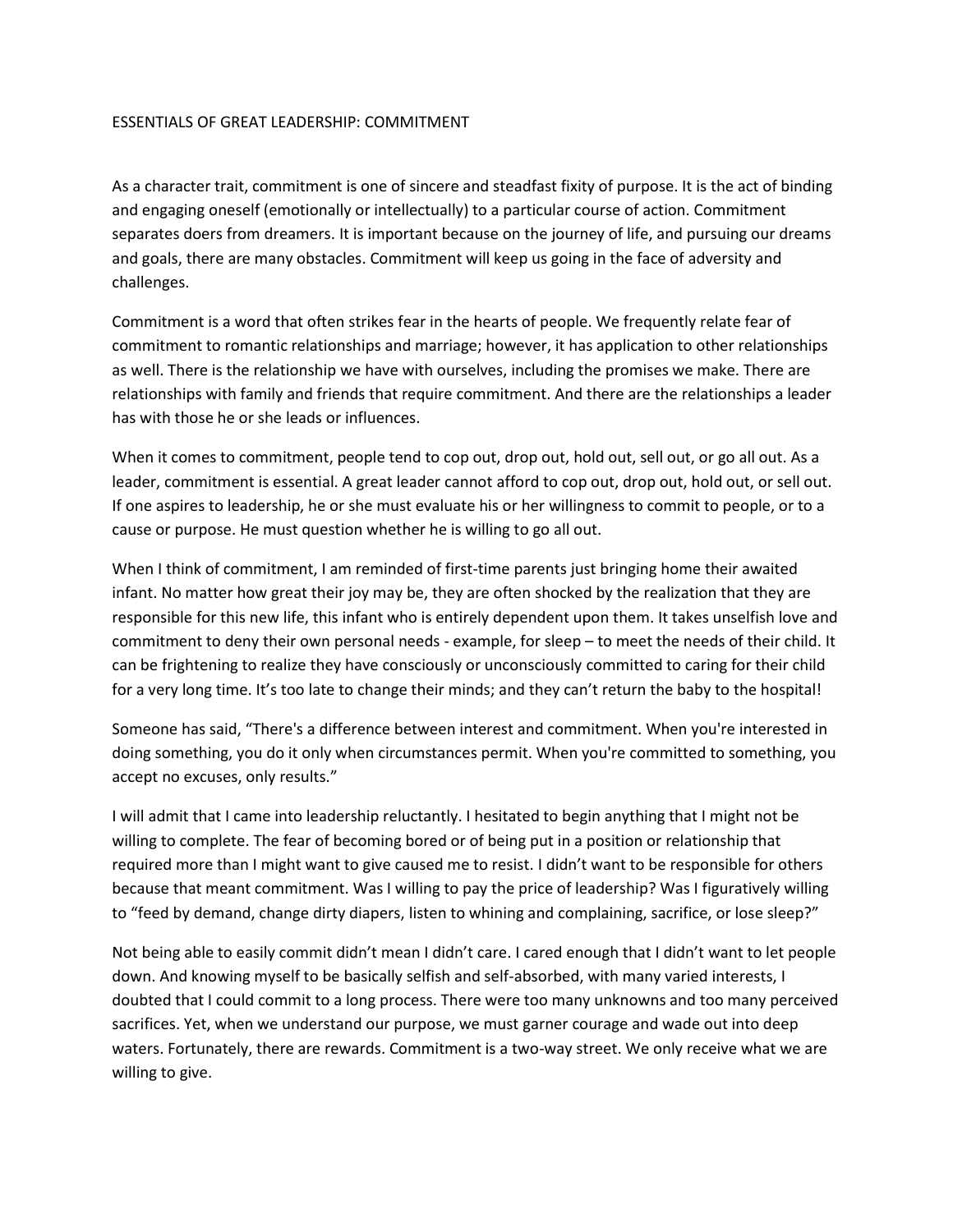Leadership is a great responsibility that requires constant courage. Once committed to, it is not easily discarded. The influence of a leader whether for good or for bad continues to make ripples within his or her circle of influence. This is one reason some would prefer to follow. They would prefer to stay in the shadows out of the limelight. Hidden or not, we all influence others in some way. While we may not be in a highly visible position of leadership, there are still those counting on us. Commitment ignites action. Unfortunately, leaders often underestimate the power of commitment. There is something very powerful about truly being committed to a people, a vision, cause, or meaningful purpose.

Very often people do not try new things because they are afraid they are going to fail. If they fail, they might not feel good about themselves, and we all want to feel good about ourselves. Or if they fail, maybe other people will ridicule them or lose respect for their abilities. This can be a big problem. When someone is afraid to take a chance of failing, he also loses the chance of learning something new and feeling good about his success.

Every leader faces many new experiences and challenges. Fatigue, discouragement, criticism, isolation, self-denial, and pressures of all sorts assail him or her. Sometimes he or she may not even "like" those being lead. But commitment to an unerring purpose enables one to pour out passion, energy and enthusiasm in his or her endeavors. If you are passionately committed, then you will experience success regardless of the outcome. Commitment is persistence with purpose.

When we commit to a certain purpose or course of action, we are also committing to a personal set of values, principles, or beliefs, and simultaneously, to behavior that adheres to them. In that sense, we commit to ourselves. We determine how we wish to act as a leader, understanding that effective leaders possess a strong sense of personal integrity and confidence in the chosen path. We in turn commit to people, and to the institutions, organizations, and enterprises we lead.

The character of true commitment is demonstrated in life's storms. Wavering commitment is usually seen as no commitment at all. Granted, it isn't easy to deny self for the benefit of others, but commitment sustains. Genuine commitment stands the test of time and the storms that life brings. It gives us the motivation to be responsible and care for those we lead, unselfishly giving them our best and empowering them to grow and develop into their best. It enables us to create an environment in which people can accomplish things that otherwise they would not accomplish. With determination and persistence, we can finish our course and achieve our purpose.

## **Learn to bend and yield to adversity**

When the pressure is on, those who are not fully committed look for ways to jump ship. They look for ways to escape the circumstances they are in and be relieved of the pressure they are feeling. However, that is not an effective solution. Instead, learn to bend into the winds of adversity.

Adversity may be painful, and no one likes to suffer, but it helps to welcome challenges as opportunities to be stretched. Realize that you will encounter obstacles on the way to reaching your dreams and goals. Don't be unduly discouraged by these obstacles. Look at them squarely and determine to find a way